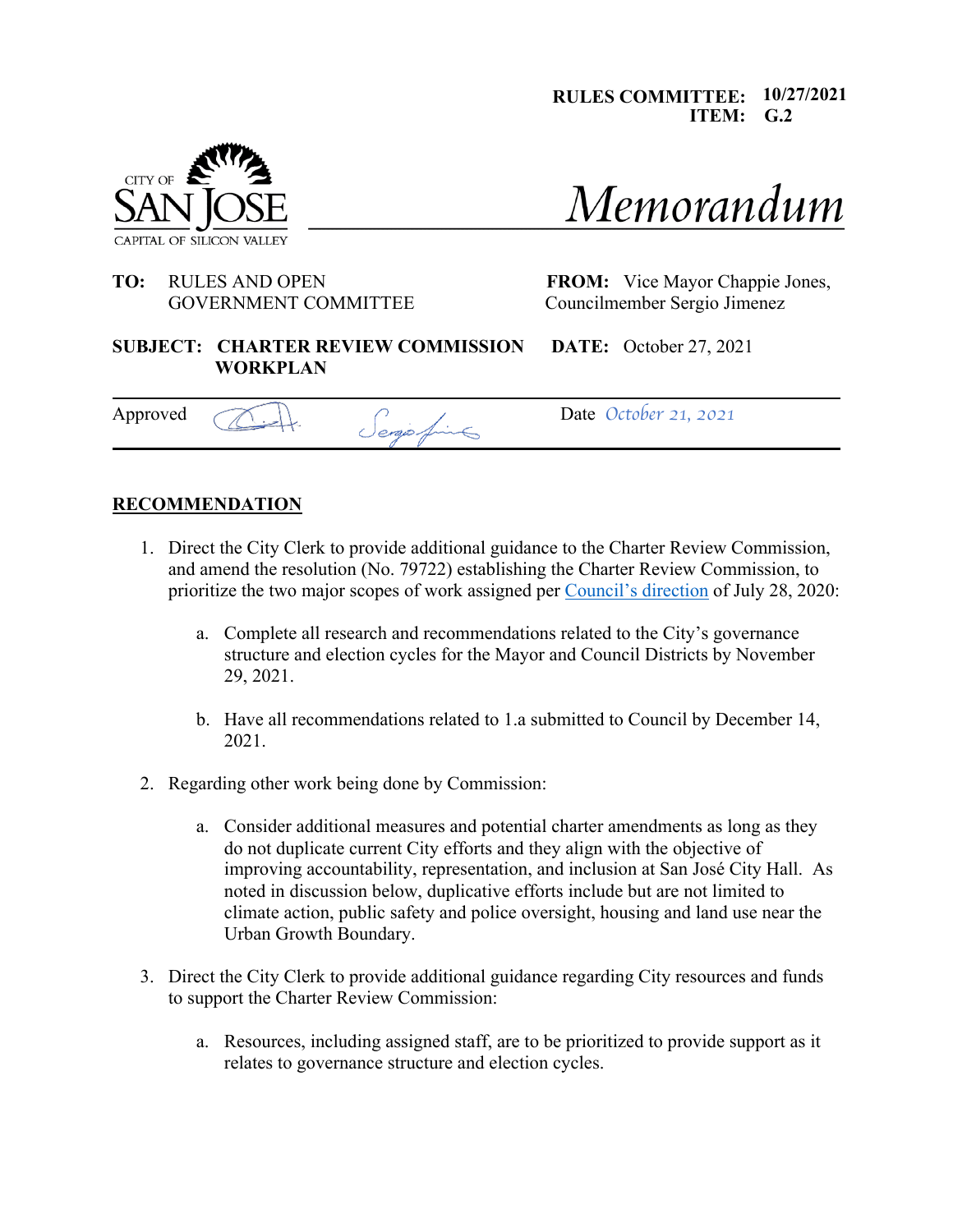- b. All committee work within the commission shall cease by the end of December 2021 or earlier if deemed appropriate by the Commission. Should additional work be required, it may continue subject to Council's evaluation and approval of additional budget appropriation and extension of the Commission's workplan.
- 4. Schedule this item to be heard at Council Meeting of November 2, 2021.

# **BACKGROUND:**

We commend the 23-Member Charter Review Commission for their dedication and commitment to diligently considering amendments to the City's Charter as a good faith effort to improve governance, accountability, representation, and inclusion at City Hall. We are fortunate to have such qualified volunteers and we look forward to receiving their recommendations addressing the governance structure of our City and the election cycle for the Mayor and Council Districts.

Vice Mayor Jones provided direction on the workplan of the Charter Review Commission (Commission) when recommending their formation in the memo of July 27, 2020. The intent was flexibility to conduct deliberation, including other items that may be needed to bring about reforms that will improve accountability and representation of our residents. The intent of this memorandum is not to stifle or constrain the Commission's input and thoughts, but provide additional direction to ensure the Commission is focusing on the primary issues assigned and that they are allowed to complete their committee work within a reasonable time. We ask that the work be received by the end of December 2021, given the efforts invested thus far and to ensure timely evaluation and inclusion of recommendations as to potential ballot measures in the June 2022 primary election.

In retrospect, prescribing the scope of work to include "additional measures and potential charter amendments, as needed, that will improve accountability, representation, and inclusion at San José City Hall" may have been too broad of a direction to include in the original parameters proposed for the workplan of the Commission. Further direction should have been provided to ensure duplicated efforts were not undertaken that were already prioritized through Councilapproved initiatives and funding resources. For example, topics such as Police Oversight and Climate Action, which were discussed at the Commission meeting of September 13, 2021, are both efforts that the Council has already approved as part of their workplans and are currently underway through various City departments. Other topics addressed at subsequent meetings have included review of housing issues and review of the Charter Article that addresses land use near the Urban Growth Boundary. The City currently has a Housing and Community Development Commission to provide direction on these matters.

The topic of Climate Action is currently being addressed through the City's Climate Smart Action Plan, which was created through the leadership of our Environmental Services Department, cross-departmental work with Department of Transportation and others such as